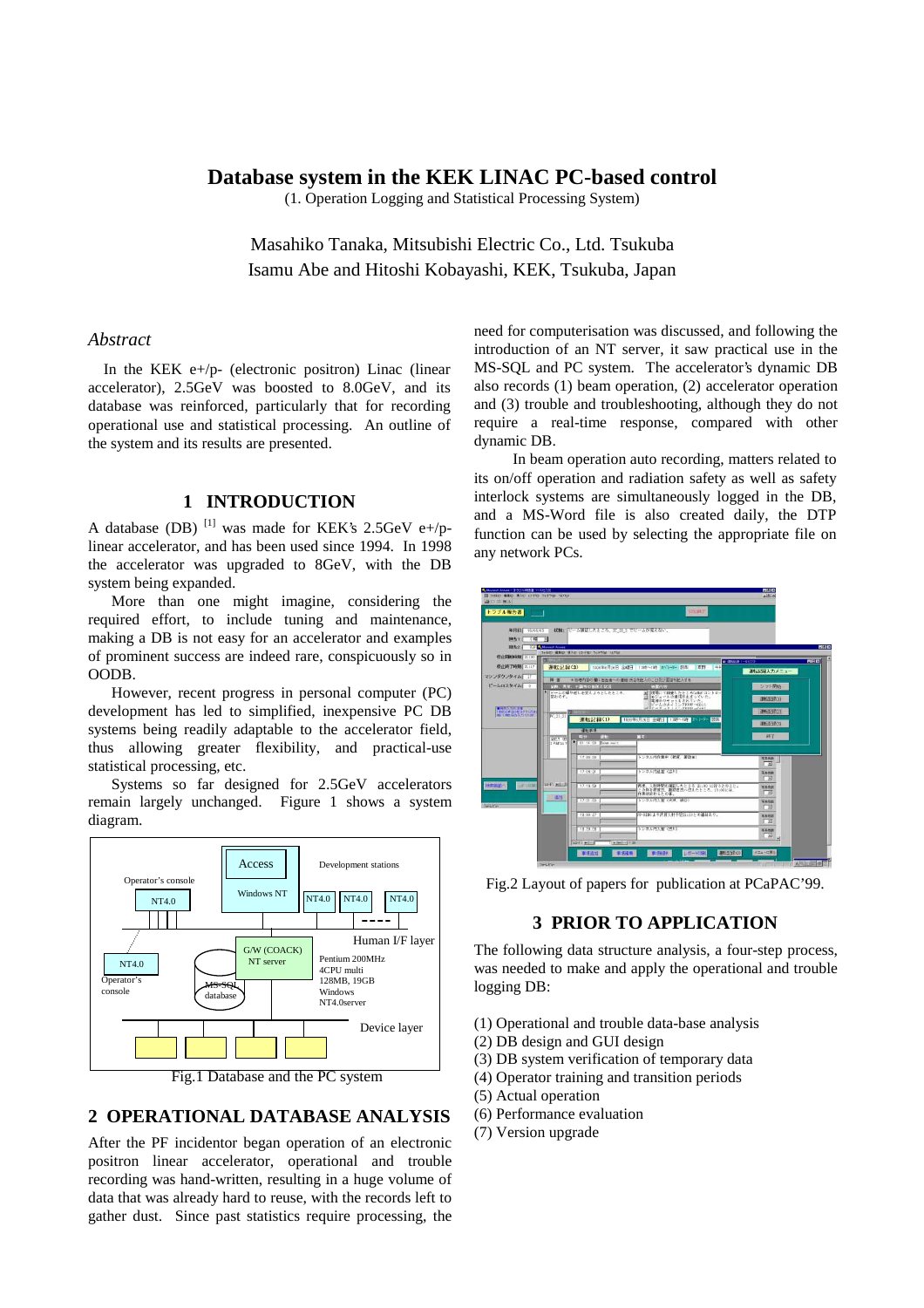#### **4 GUI AND DB**

Based on an analysis of the DB needed for the MS-SQL 5, matters were decided, with the DB being made as a result. Since the GUI required better software development, several systems were studied; but considering the problem of compatibility with Windows, Access was chosen which enables simultaneous reduction of the SQL's CPU load. Shown below are input screens for operational and trouble recording.



Fig.3

Operational/trouble Recording Input GUI Examples

### **5 DEBUGGING BY TEMPORARY DATA**

By the time the system was completed, about three months worth of hand-written data had been input; also, operational performance, usability and speed tests had been completed, with its practicality verified. A variety of problems linked with transition to actual use were considered. Accordingly, a preparation period was provided instead of attempting the transition all at once.

## **6 OPERATOR TRAINING AND TRANSITION PERIOD**

Accelerator operation is contracted to a third-sector company. With Japanese keyboard, since the load was greater than usual for operators unaccustomed to computers, a transition period was allowed. In as much as inputting Japanese for operational recording is harder than hand-writing, the issue of input speed was studied. The problem was treated in three stages, from hand-writing to combined hand-writing and computer input (1997 to May '98), then to computer input alone (May '98 and thereafter).

 Prior to a shift to computerisation, a poll was taken among operators to determine how the transition would affect them, matters like the psychological burden and the VDT syndrome. Some operators mentioned that problems might occur, but effort went into mitigating their concern.

# **7 STATUS OF ACTUAL OPERATION**

The SQL DB was constructed by MS-SQL Enterprise-M, with maintenance effected by MS-ISOL/W. Mmaintenance GUI windows were made by VB, enabling the operator to conduct all input and necessary searches via the GUI. In addition, the search function weny to related personnel other than operators via the web (Fig. 4).



Fig.4 Example of a Keyword Search by the Web

# **8 ANALYTICAL/STATISTICAL PROCESSING BY DB**

Volume wise, accelerator operators input about 60MB of data regarding Linac operation from 1995 to 1998, including the test period; about 8MB were input in the trouble file during the same period. The following are examples of analytical and statistical processing of complications drawn from the trouble-recording database.

(1) Search by keywords related to shutdowns, etc. showed that 64% of all troubles stemmed from stoppage owing to one factor or another, 17% of the problems were of unknown origin. In nearly all cases normal resetting activated the accelerator Keyword search by device module names when itemising the origin of trouble revealed a trend where 18% of the problems involved power supply and a module of the same type.

(Trouble-related Statistical/analytical Processing)

 From the aspect of keyword question frequency, it was learned that problems occurred in the order of power supply, unknown-origin troubles and communication faults.

(2) In analysing periodic troubles, an increase in the frequency during specific months described a trend over the past several years (Fig.5), it was learned that troubles often occur in the wake of the semi-annual maintenance.